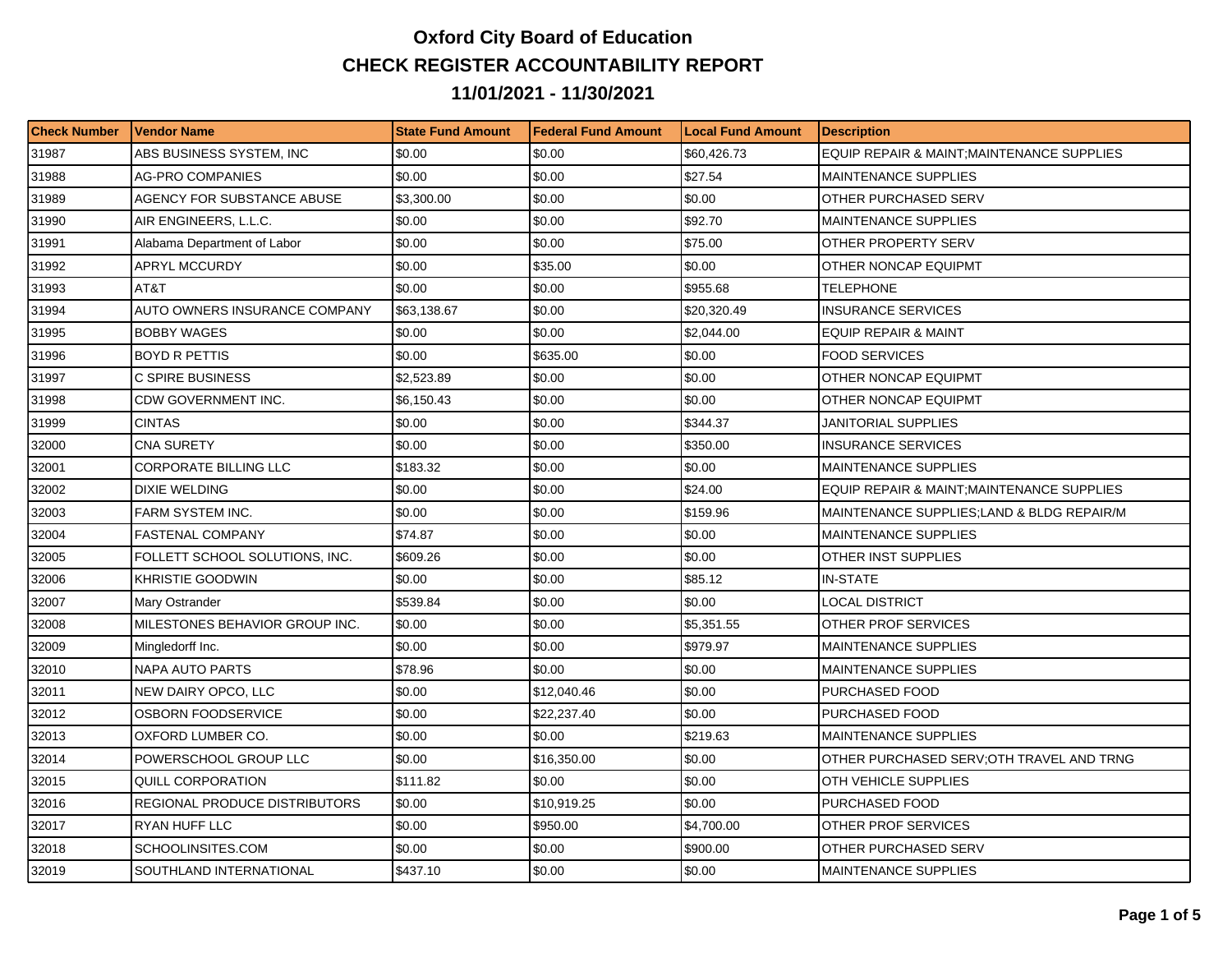| <b>Check Number</b> | l Vendor Name                     | <b>State Fund Amount</b> | <b>Federal Fund Amount</b> | <b>Local Fund Amount</b> | <b>Description</b>                                                 |
|---------------------|-----------------------------------|--------------------------|----------------------------|--------------------------|--------------------------------------------------------------------|
| 32020               | <b>SPIRE</b>                      | \$0.00                   | \$0.00                     | \$674.56                 | <b>NATURAL GAS</b>                                                 |
| 32021               | TALLATRON, INC.                   | \$0.00                   | \$0.00                     | \$591.72                 | <b>EQUIP REPAIR &amp; MAINT</b>                                    |
| 32022               | TELE. COMMUNICATIONS              | \$0.00                   | \$0.00                     | \$36.00                  | OTHER PURCHASED SERV                                               |
| 32023               | UNITI FIBER. LLC                  | \$0.00                   | \$0.00                     | \$1,648.51               | TELEPHONE; OTHER PURCHASED SERV                                    |
| 32024               | WISCONSIN CENTER FOR              | \$0.00                   | \$258.00                   | \$0.00                   | STUDENT CLASSRM SUPP                                               |
| 32025               | WITTICHEN SUPPLY CO.              | \$0.00                   | \$1,720.40                 | \$0.00                   | <b>MAINTENANCE SUPPLIES</b>                                        |
| 32026               | <b>WOOD FRUITTICHER GROCERY</b>   | \$0.00                   | \$58,353.87                | \$0.00                   | PURCHASED FOOD: FOOD PROCESSING SUPP: FOOD SERV<br><b>SUPPLIES</b> |
| 32027               | AASCD                             | \$0.00                   | \$0.00                     | \$300.00                 | <b>REGISTRATION FEES</b>                                           |
| 32028               | <b>ABBEY GILCHRIST</b>            | \$0.00                   | \$0.00                     | \$76.16                  | <b>IN-STATE</b>                                                    |
| 32029               | ACT, INC                          | \$0.00                   | \$0.00                     | \$225.00                 | <b>REGISTRATION FEES</b>                                           |
| 32030               | AIR ENGINEERS, L.L.C.             | \$0.00                   | \$0.00                     | \$34.74                  | <b>MAINTENANCE SUPPLIES</b>                                        |
| 32031               | AL ASSOC. OF 504 COORDINATORS     | \$0.00                   | \$175.00                   | \$0.00                   | OTH TRAVEL AND TRNG                                                |
| 32032               | ALABAMA POWER CO.                 | \$0.00                   | \$0.00                     | \$68.914.69              | <b>ELECTRICITY</b>                                                 |
| 32033               | ANNISTON SAFE & LOCK              | \$0.00                   | \$0.00                     | \$428.50                 | <b>MAINTENANCE SUPPLIES</b>                                        |
| 32034               | ARMSTRONG, LLC                    | \$0.00                   | \$0.00                     | \$5,720.00               | LAND & BLDG REPAIR/M                                               |
| 32035               | AT&T                              | \$0.00                   | \$0.00                     | \$38.61                  | TELEPHONE                                                          |
| 32036               | AT&T                              | \$0.00                   | \$0.00                     | \$71.52                  | TELEPHONE                                                          |
| 32037               | AT&T                              | \$0.00                   | \$0.00                     | \$56.73                  | TELEPHONE                                                          |
| 32038               | AT&T                              | \$0.00                   | \$0.00                     | \$102.93                 | TELEPHONE                                                          |
| 32039               | <b>BLALOCK BUILDING COMPANY</b>   | \$0.00                   | \$0.00                     | \$73,452.10              | <b>BLDGS-CONSTRUCTED</b>                                           |
| 32040               | C.E. HANNA ELEMENTARY SCHOOL      | \$0.00                   | \$0.00                     | \$5,000.00               | OPERAT TRANSFERS OUT                                               |
| 32041               | <b>CAPSTONE PRESS</b>             | \$1,399.00               | \$0.00                     | \$0.00                   | LIBRARY BOOKS                                                      |
| 32042               | CAREERSAFE                        | \$1,100.00               | \$0.00                     | \$0.00                   | STUDENT CLASSRM SUPP                                               |
| 32043               | CDW GOVERNMENT INC.               | \$0.00                   | \$39,999.63                | \$0.00                   | STUDENT CLASSRM SUPP                                               |
| 32044               | <b>CIDER RIDGE</b>                | \$0.00                   | \$0.00                     | \$5,400.00               | LAND & BLDG REPAIR/M                                               |
| 32045               | <b>CINTAS</b>                     | \$0.00                   | \$0.00                     | \$379.37                 | JANITORIAL SUPPLIES                                                |
| 32046               | COLDWATER ELEMENTARY SCHOOL       | \$0.00                   | \$0.00                     | \$4,000.00               | <b>OPERAT TRANSFERS OUT</b>                                        |
| 32047               | CONTINENTAL PRESS. INC.           | \$0.00                   | \$1,743.75                 | \$0.00                   | STUDENT CLASSRM SUPP                                               |
| 32048               | COOKS PEST CONTROL                | \$0.00                   | \$210.00                   | \$0.00                   | <b>FOOD SERVICES</b>                                               |
| 32049               | CORPORATE BILLING LLC             | \$895.09                 | \$0.00                     | \$0.00                   | MAINTENANCE SUPPLIES                                               |
| 32050               | DEARMANVILLE ELEMENTARY           | \$0.00                   | \$0.00                     | \$5,000.00               | OPERAT TRANSFERS OUT                                               |
| 32051               | <b>FASTENAL COMPANY</b>           | \$293.97                 | \$0.00                     | \$0.00                   | <b>MAINTENANCE SUPPLIES</b>                                        |
| 32052               | FUN WHEELS                        | \$0.00                   | \$0.00                     | \$540.00                 | STUDENT CLASSRM SUPP                                               |
| 32053               | <b>GAME DAY ATHLETIC SURFACES</b> | \$21,575.00              | \$0.00                     | \$0.00                   | LAND IMPROVEMENTS <                                                |
| 32054               | COMPUTER SOFTWARE INNOVATIONS     | \$0.00                   | \$0.00                     | \$44,789.76              | NON-INSTRUCTIONAL SO                                               |
| 32055               | HOUGHTON MIFFLIN HARCOURT         | \$76,715.07              | \$0.00                     | \$0.00                   | TEXTBOOKS                                                          |
| 32056               | HUMITEC CORPORATION               | \$0.00                   | \$668.00                   | \$0.00                   | <b>FOOD SERVICES</b>                                               |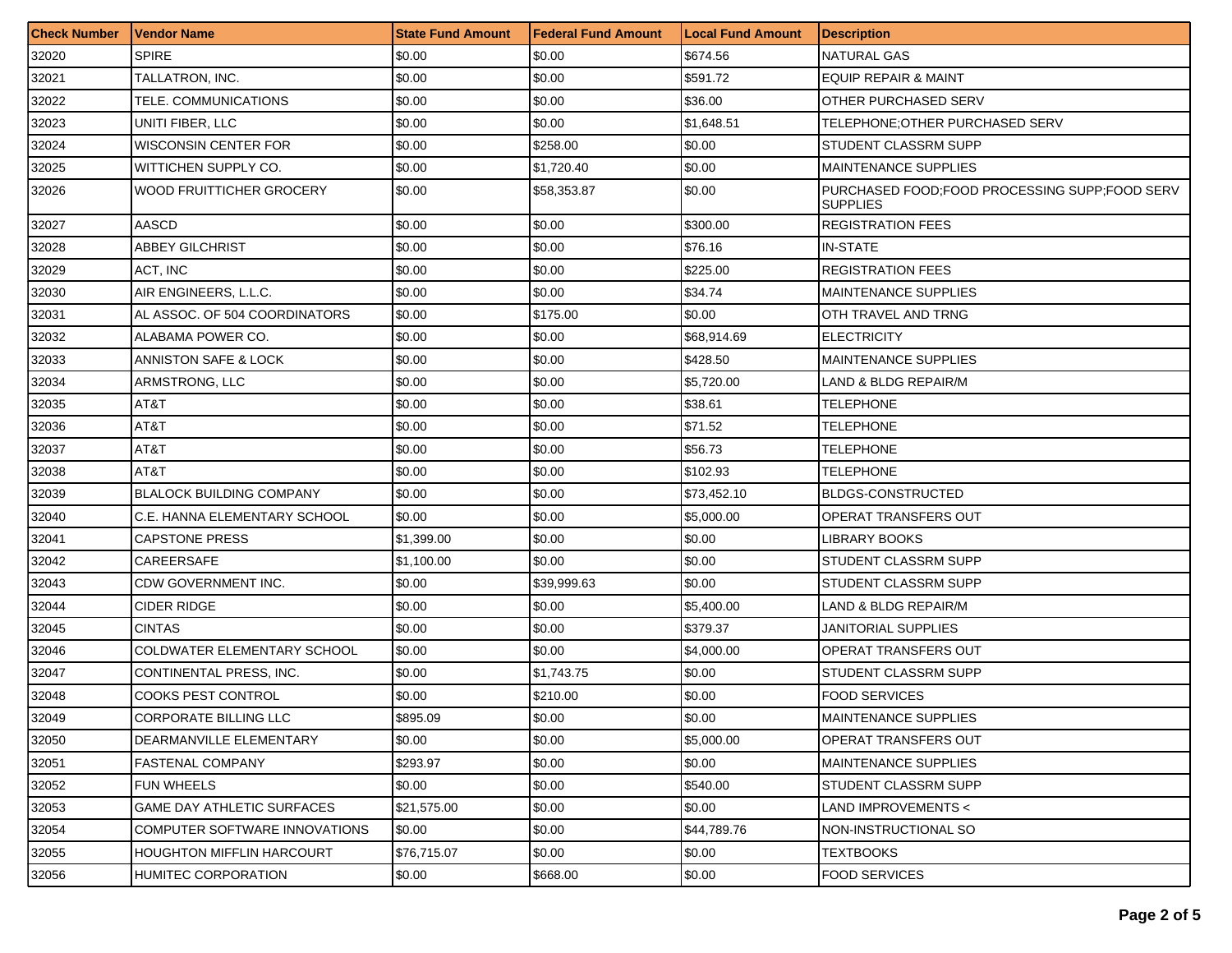| <b>Check Number</b> | Vendor Name                           | <b>State Fund Amount</b> | <b>Federal Fund Amount</b> | <b>Local Fund Amount</b> | <b>Description</b>                         |
|---------------------|---------------------------------------|--------------------------|----------------------------|--------------------------|--------------------------------------------|
| 32057               | <b>JACKIE WALSH</b>                   | \$0.00                   | \$0.00                     | \$9,000.00               | OTHER PURCHASED SERV                       |
| 32058               | JEFF GOODWIN                          | \$0.00                   | \$0.00                     | \$228.04                 | OUT-OF-STATE                               |
| 32059               | JUNA                                  | \$0.00                   | \$0.00                     | \$1,350.00               | OTHER PURCHASED SERV                       |
| 32060               | JUNE SHELTON SCHOOL & EVAL CTR        | \$0.00                   | \$992.95                   | \$0.00                   | STUDENT CLASSRM SUPP                       |
| 32061               | LATHAN ASSOCIATES ARCHITECTS          | \$0.00                   | \$0.00                     | \$1,320.00               | <b>BLDGS-CONSTRUCTED</b>                   |
| 32062               | <b>MARTY LIVINGSTON</b>               | \$0.00                   | \$0.00                     | \$118.72                 | <b>IN-STATE</b>                            |
| 32063               | <b>MCCORMICK REFRIGERATION</b>        | \$0.00                   | \$19,241.62                | \$99.95                  | MAINTENANCE SUPPLIES FOOD SERV SUPPLIES    |
| 32064               | MILESTONES BEHAVIOR GROUP INC.        | \$0.00                   | \$0.00                     | \$4,441.18               | OTHER PROF SERVICES                        |
| 32065               | Mingledorff Inc.                      | \$0.00                   | \$0.00                     | \$769.86                 | <b>MAINTENANCE SUPPLIES</b>                |
| 32066               | <b>MOORE PRINTING</b>                 | \$0.00                   | \$0.00                     | \$1,595.00               | STUDENT CLASSRM SUPP                       |
| 32067               | NAPA AUTO PARTS                       | \$183.76                 | \$0.00                     | \$44.15                  | MAINTENANCE SUPPLIES; EQUIP REPAIR & MAINT |
| 32068               | <b>OXFORD ELEMENTARY</b>              | \$0.00                   | \$0.00                     | \$5,000.00               | OPERAT TRANSFERS OUT                       |
| 32069               | OXFORD HIGH SCHOOL                    | \$0.00                   | \$0.00                     | \$7,830.00               | OPERAT TRANSFERS OUT                       |
| 32070               | OXFORD MIDDLE SCHOOL                  | \$0.00                   | \$0.00                     | \$5,000.00               | OPERAT TRANSFERS OUT                       |
| 32071               | OXFORD WATER WORKS & SEWER            | \$0.00                   | \$0.00                     | \$2,805.76               | WATER AND SEWAGE                           |
| 32072               | PINNACLE NETWORX LLC                  | \$0.00                   | \$0.00                     | \$331.15                 | <b>EQUIP REPAIR &amp; MAINT</b>            |
| 32073               | PUBLISHERS WAREHOUSE                  | \$0.00                   | \$0.00                     | \$16,795.80              | TEXTBOOKS                                  |
| 32074               | <b>QUALIFIED ELEVATOR INSPECTIONS</b> | \$0.00                   | \$0.00                     | \$810.00                 | <b>EQUIP REPAIR &amp; MAINT</b>            |
| 32075               | QUILL CORPORATION                     | \$0.00                   | \$0.00                     | \$522.37                 | OFFICE SUPPLIES                            |
| 32076               | REPUBLIC SERVICES                     | \$0.00                   | \$1,844.64                 | \$2,762.51               | OTHER PROPERTY SERV; OTHER PURCHASED SERV  |
| 32077               | <b>ROBIN V. SNIDER</b>                | \$0.00                   | \$0.00                     | \$200.00                 | <b>OTHER PURCHASED SERV</b>                |
| 32078               | SADDLEBACK EDUCATIONAL INC            | \$0.00                   | \$331.80                   | \$0.00                   | STUDENT CLASSRM SUPP                       |
| 32079               | SCHOLASTIC LIBRARY PUBLISHING         | \$703.00                 | \$0.00                     | \$0.00                   | LIBRARY BOOKS                              |
| 32080               | Scrubs Plus, LLC                      | \$0.00                   | \$111.80                   | \$0.00                   | OTHER FOOD SUPPLIES                        |
| 32081               | SEQUOYIA LINDSEY                      | \$0.00                   | \$0.00                     | \$120.96                 | IN-STATE                                   |
| 32082               | <b>SHAA</b>                           | \$0.00                   | \$560.00                   | \$0.00                   | OTH TRAVEL AND TRNG                        |
| 32083               | SHRED-IT, C/O STERICYCLE, INC         | \$0.00                   | \$0.00                     | \$196.63                 | OTHER PROPERTY SERV                        |
| 32084               | SOUTHEASTERN LAUNDRY EQUIP            | \$0.00                   | \$0.00                     | \$279.68                 | <b>EQUIP REPAIR &amp; MAINT</b>            |
| 32085               | SOUTHLAND INTERNATIONAL               | \$455.82                 | \$0.00                     | \$0.00                   | <b>MAINTENANCE SUPPLIES</b>                |
| 32086               | SPARKLIGHT                            | \$0.00                   | \$0.00                     | \$201.49                 | OTHER PURCHASED SERV                       |
| 32087               | <b>SSA</b>                            | \$0.00                   | \$0.00                     | \$367.00                 | <b>REGISTRATION FEES</b>                   |
| 32088               | TALLATRON, INC.                       | \$0.00                   | \$0.00                     | \$49.00                  | <b>EQUIP REPAIR &amp; MAINT</b>            |
| 32089               | TERRACON CONSULTANTS INC              | \$2,762.50               | \$0.00                     | \$0.00                   | <b>BUILDING IMPROVEMENT</b>                |
| 32090               | TK ELEVATOR CORPORATION               | \$0.00                   | \$0.00                     | \$1,515.31               | <b>EQUIP REPAIR &amp; MAINT</b>            |
| 32091               | TRIPLE POINT INDUSTRIES               | \$0.00                   | \$0.00                     | \$543.65                 | <b>EQUIP REPAIR &amp; MAINT</b>            |
| 32092               | WINSUPPLY ANNISTON AL CO #657         | \$0.00                   | \$385.30                   | \$332.22                 | <b>MAINTENANCE SUPPLIES</b>                |
| 32093               | WISE ENVIROMENTAL SOLUTIONS IN        | \$0.00                   | \$0.00                     | \$279.96                 | OTHER PROPERTY SERV;LAND & BLDG REPAIR/M   |
| 32094               | WITTICHEN SUPPLY CO.                  | \$0.00                   | \$1,433.94                 | \$0.00                   | <b>MAINTENANCE SUPPLIES</b>                |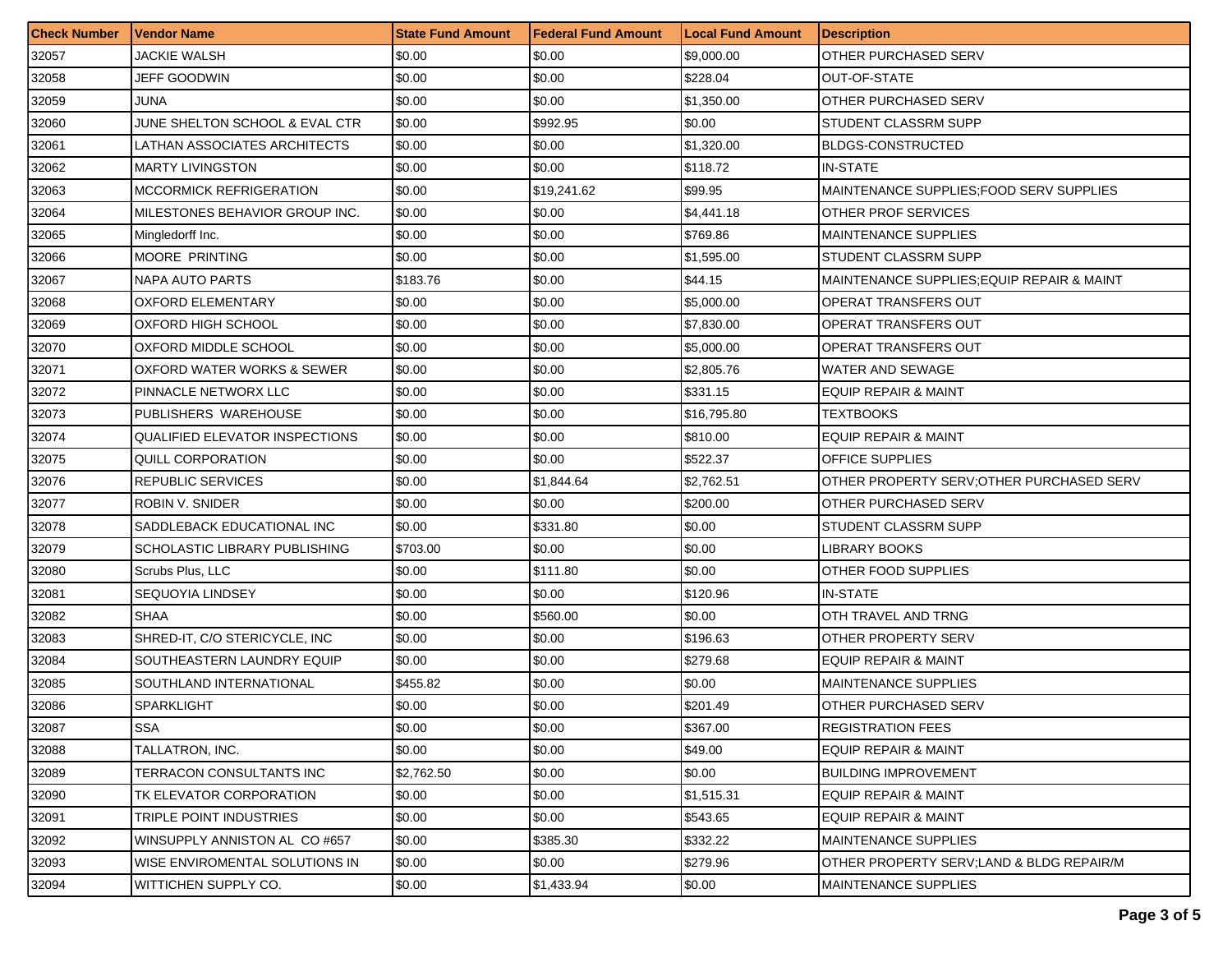| <b>Check Number</b> | <b>Vendor Name</b>            | <b>State Fund Amount</b> | l Federal Fund Amount | <b>Local Fund Amount</b> | <b>Description</b>          |
|---------------------|-------------------------------|--------------------------|-----------------------|--------------------------|-----------------------------|
| 32095               | AF PLAN SERVE                 | \$0.00                   | \$0.00                | \$184.00                 | OTHER PURCHASED SERV        |
| 32096               | AGENCY FOR SUBSTANCE ABUSE    | \$3,300.00               | \$0.00                | \$0.00                   | OTHER PURCHASED SERV        |
| 32097               | ALABAMA POWER CO.             | \$0.00                   | \$0.00                | \$9,363.41               | <b>ELECTRICITY</b>          |
| 32098               | AMITRACE COMPUTER SYSTEMS     | \$51,074.19              | \$0.00                | \$0.00                   | OTHER NONCAP EQUIPMT        |
| 32099               | ANNISTON WATER WORKS & SEWER  | \$0.00                   | \$0.00                | \$401.53                 | WATER AND SEWAGE            |
| 32100               | AT&T                          | \$0.00                   | \$0.00                | \$130.76                 | <b>TELEPHONE</b>            |
| 32102               | BRADLEY ARANT BOULT CUMMINGS  | \$0.00                   | \$0.00                | \$578.50                 | LEGAL FEES                  |
| 32103               | <b>CAPSTONE PRESS</b>         | \$949.05                 | \$0.00                | \$0.00                   | LIBRARY BOOKS               |
| 32104               | CAREERSAFE                    | \$0.00                   | \$499.00              | \$0.00                   | OTHER PURCHASED SERV        |
| 32105               | <b>CINTAS</b>                 | \$0.00                   | \$0.00                | \$225.74                 | JANITORIAL SUPPLIES         |
| 32106               | <b>CORPORATE BILLING LLC</b>  | \$1,616.95               | \$0.00                | \$0.00                   | <b>MAINTENANCE SUPPLIES</b> |
| 32107               | ETOWAH CHEMICAL SALES         | \$0.00                   | \$1,035.12            | \$0.00                   | FOOD SERV SUPPLIES          |
| 32108               | <b>FEDEX</b>                  | \$0.00                   | $\$0.00$              | \$20.55                  | <b>POSTAGE</b>              |
| 32109               | <b>FREESTYLE GRAPHICS</b>     | \$0.00                   | \$0.00                | \$1,485.89               | <b>STUDENT CLASSRM SUPP</b> |
| 32110               | COMPUTER SOFTWARE INNOVATIONS | \$0.00                   | \$0.00                | \$1,333.40               | NON-INSTRUCTIONAL SO        |
| 32111               | JACK GREEN OIL COMPANY INC    | \$62.71                  | \$0.00                | \$0.00                   | <b>MAINTENANCE SUPPLIES</b> |
| 32112               | JEFF GOODWIN                  | \$0.00                   | \$0.00                | \$117.60                 | <b>IN-STATE</b>             |
| 32113               | KHRISTIE GOODWIN              | \$0.00                   | \$0.00                | \$199.36                 | <b>IN-STATE</b>             |
| 32114               | LATHAN ASSOCIATES ARCHITECTS  | \$0.00                   | \$0.00                | \$4,475.79               | <b>BLDGS-CONSTRUCTED</b>    |
| 32116               | LYNNE HAMMOND                 | \$0.00                   | \$0.00                | \$225.00                 | <b>REGISTRATION FEES</b>    |
| 32117               | <b>MARTY LIVINGSTON</b>       | \$0.00                   | \$48.16               | \$0.00                   | OTH TRAVEL AND TRNG         |
| 32118               | MCCORMICK REFRIGERATION       | \$0.00                   | \$63.62               | \$0.00                   | <b>MAINTENANCE SUPPLIES</b> |
| 32119               | Mingledorff Inc.              | \$0.00                   | \$0.00                | \$813.04                 | <b>MAINTENANCE SUPPLIES</b> |
| 32120               | NAPA AUTO PARTS               | \$394.96                 | \$0.00                | \$0.00                   | <b>MAINTENANCE SUPPLIES</b> |
| 32121               | OXFORD LUMBER CO.             | \$0.00                   | \$0.00                | \$91.98                  | <b>MAINTENANCE SUPPLIES</b> |
| 32122               | OXFORD WATER WORKS & SEWER    | \$0.00                   | \$0.00                | \$12,124.74              | WATER AND SEWAGE            |
| 32123               | PEEHIP                        | \$0.00                   | \$0.00                | \$199.16                 | OTHER OBJECTS               |
| 32124               | <b>PITNEY BOWES</b>           | \$0.00                   | \$0.00                | \$162.24                 | OTHER DUES AND FEES         |
| 32125               | <b>RIVERSIDE INSIGHTS</b>     | \$0.00                   | \$23.40               | \$0.00                   | STUDENT CLASSRM SUPP        |
| 32126               | ROBOTICS EDUC & COMPETITION   | \$0.00                   | \$0.00                | \$860.38                 | STUDENT CLASSRM SUPP        |
| 32127               | <b>SAGE PUBLICATIONS INC.</b> | \$0.00                   | \$0.00                | \$759.90                 | <b>STAFF INST SUPPLIES</b>  |
| 32128               | <b>SARA BREWER</b>            | \$0.00                   | \$0.00                | \$112.00                 | <b>IN-STATE</b>             |
| 32129               | SHERITA HAYES                 | \$0.00                   | \$0.00                | \$199.36                 | <b>IN-STATE</b>             |
| 32130               | SOUTHLAND INTERNATIONAL       | \$510.80                 | \$0.00                | \$0.00                   | <b>MAINTENANCE SUPPLIES</b> |
| 32131               | <b>SPIRE</b>                  | \$0.00                   | \$0.00                | \$3,230.10               | NATURAL GAS                 |
| 32132               | SYNOVIA SOLUTIONS, LLC        | \$1,836.00               | \$0.00                | \$0.00                   | <b>OTHER NONCAP EQUIPMT</b> |
| 32133               | TEAM REHABILITATION INC.      | \$0.00                   | \$975.00              | \$3,439.50               | <b>OTHER PROF SERVICES</b>  |
| 32134               | <b>VERIZON WIRELESS</b>       | \$0.00                   | \$0.00                | \$3,126.67               | <b>TELEPHONE</b>            |